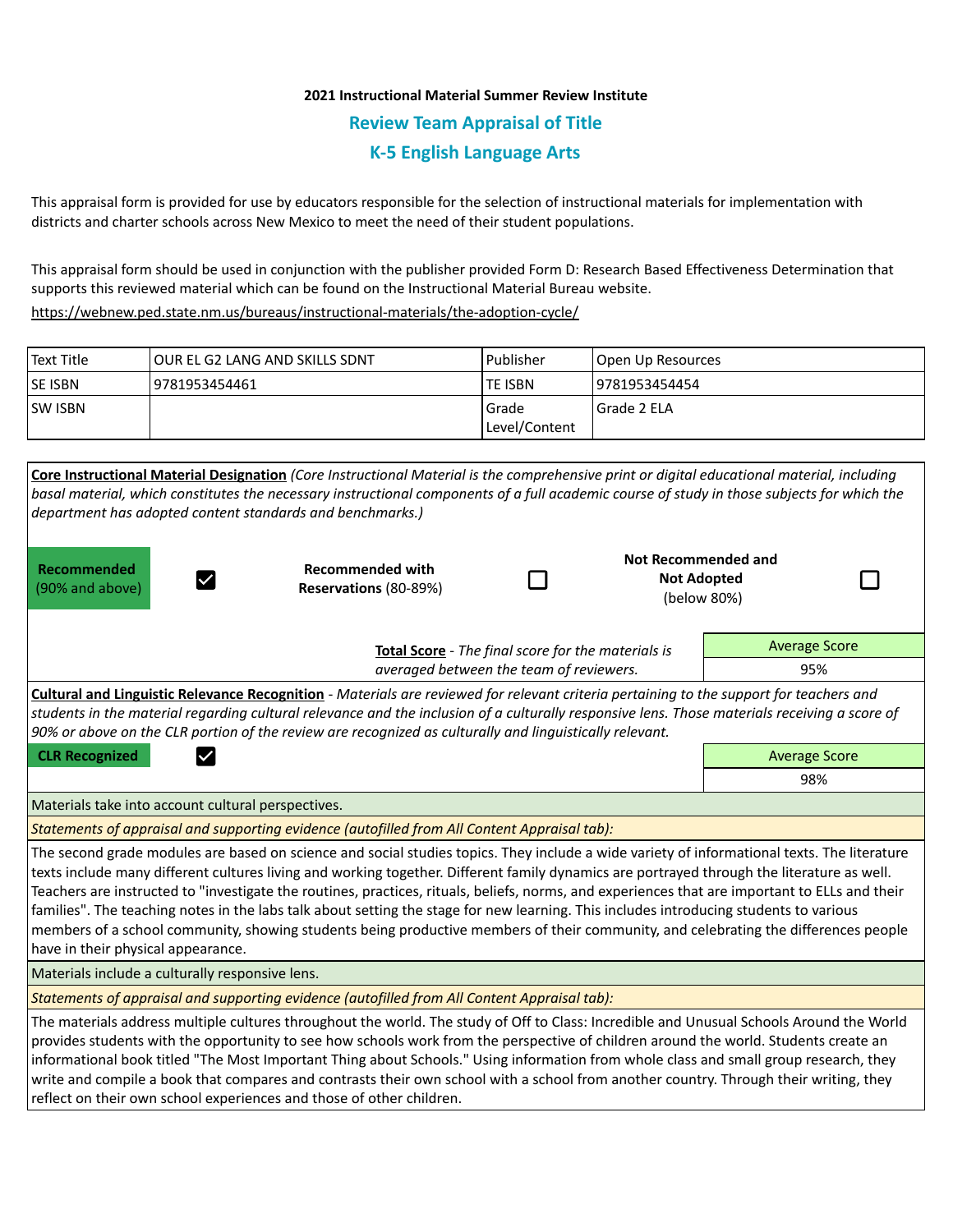**Structured Literacy Recognition** - *Materials are reviewed for relevant criteria pertaining to the support for teachers and students in the components of structured literacy. Those materials receiving a score of 90% or above on the structured literacy portion of the review are recognized as having high quality support for the components of structured literacy.*

**SL Recognized Average Score** Average Score and Average Score and Average Score and Average Score and Average Score

99%

Materials are informed by and based on the Science of Reading; reflect evidence-based teaching principles; and reflect evidence-based elements of structured literacy.

*Statements of appraisal and supporting evidence (autofilled from Structured Literacy/ELA Content Appraisal tab):* 

The reading foundational skills block is based upon Ehri's phases of reading and spelling development, which are based in the science of reading. The skills block is laid out in cycles. Students are assessed using the benchmark assessment and placed in the cycle that will best meet their instructional needs. Each cycle includes five lessons, with the exception of cycle 1 (ten lessons). The cycles are designed to teach reading foundational skills following a scope and sequence based on Ehri's phases. The Modules contained in the teacher's guides cover the scientific understanding of the typical developmental progression of language skills and the relationship between the development of oral and written language skills. The introduction of the program/curriculum shows a chart with the literary structure of the program. It outlines the relationship between between oral language and written language using explicit instruction.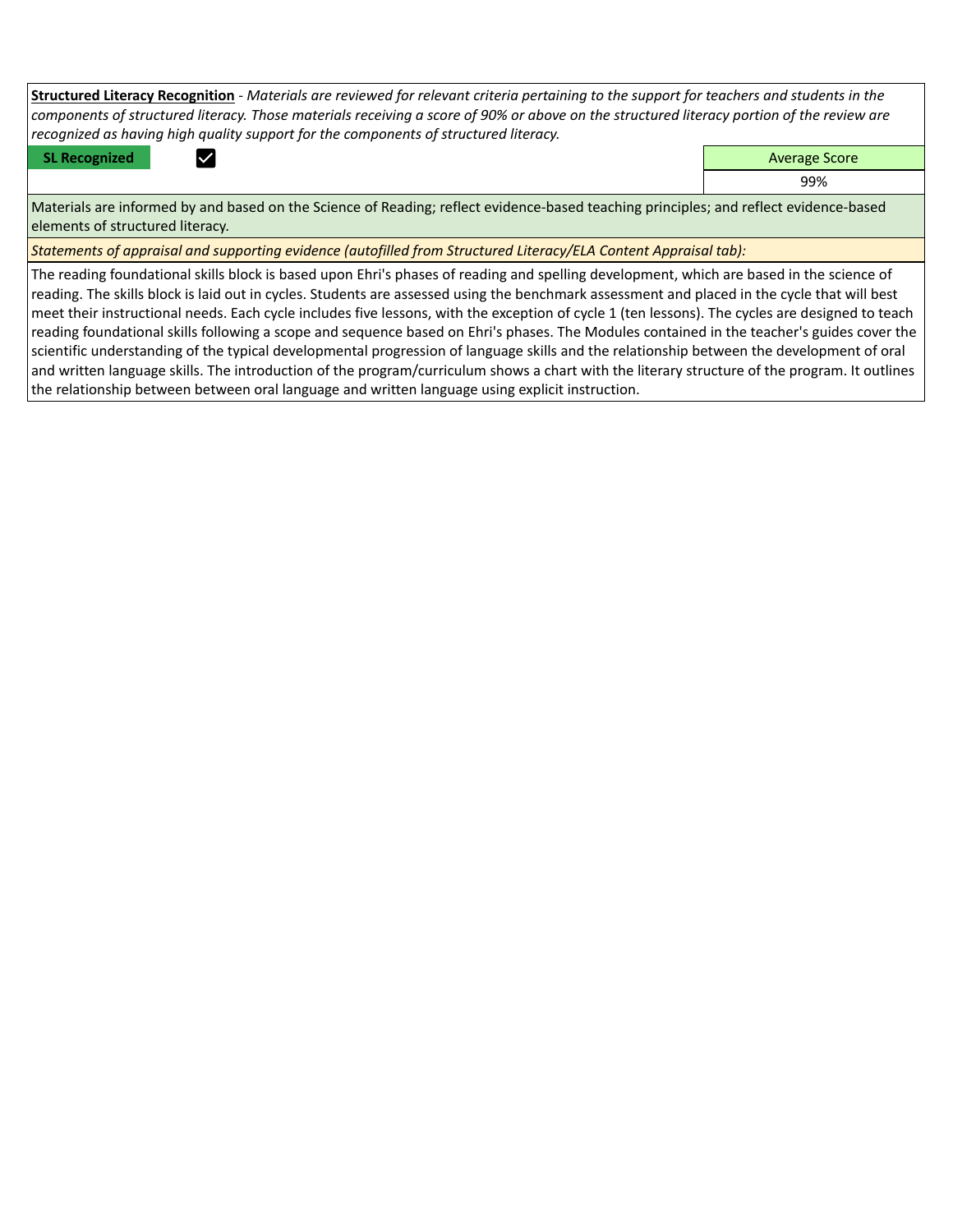**Standards Review** *- Materials are reviewed for alignment with the state adopted content standards, benchmarks and performance standards.*

Average Score

94%

Materials align with grade level ELA standards overall.

*Statements of appraisal and supporting evidence:* 

Overall, the materials are aligned with ELA standards and are explicitly taught throughout the modules. The modules focus more on the informational standards than the literature standards. Within the modules, there is evidence of spiraling standards and students are engaged in learning for mastery of most standards. The materials are set up with two learning blocks, the content block and the skills block. The content block focuses on the RL, RI and W standards whereas the Skills Block focuses on the RF standards. Language standards are included in the content and skills block, but evidence of the conventions of standards of English being taught is lacking.

Materials align to reading standards.

*Statements of appraisal and supporting evidence:* 

The materials are aligned to the reading standards. Science and social studies standards are heavily embedded in the modules, creating more opportunities to engage with informational texts and standards. Student engagement with the reading standards is evident in the modules through opportunities to ask and answer questions about the text; collaboration with peers; and completing performance tasks to show mastery of the standards in the module.

Materials align to writing standards.

*Statements of appraisal and supporting evidence:* 

The writing standards are evident in the materials. Each module focuses on a different writing genre, as is evident in the performance tasks at the end of the unit. Students have opportunities to explore different writing modalities through videobooks, painting, drawing and creating presentations on different topics. They are expected to reflect on their own work and critique the work of other students. They revise their work based on both peer and teacher reviews.

Materials align to speaking and listening standards.

*Statements of appraisal and supporting evidence:* 

Speaking and listening standards are very evident in the materials through modeling and protocols like think-pair-share; language dives; back-to-back, front-to-front; conversation cues; sentence starters; anchor charts; and other visual supports. Each module also includes extensive support for ELLs as well as other students who may need additional support.

Materials align to language standards.

*Statements of appraisal and supporting evidence:* 

Language standards are generally taught as embedded skills within the modules. Vocabulary acquisition standards are extensively covered in the materials. These standards include using context clues, learning shades of meaning, and parts of speech. The materials lack an emphasis on teaching conventions of standard English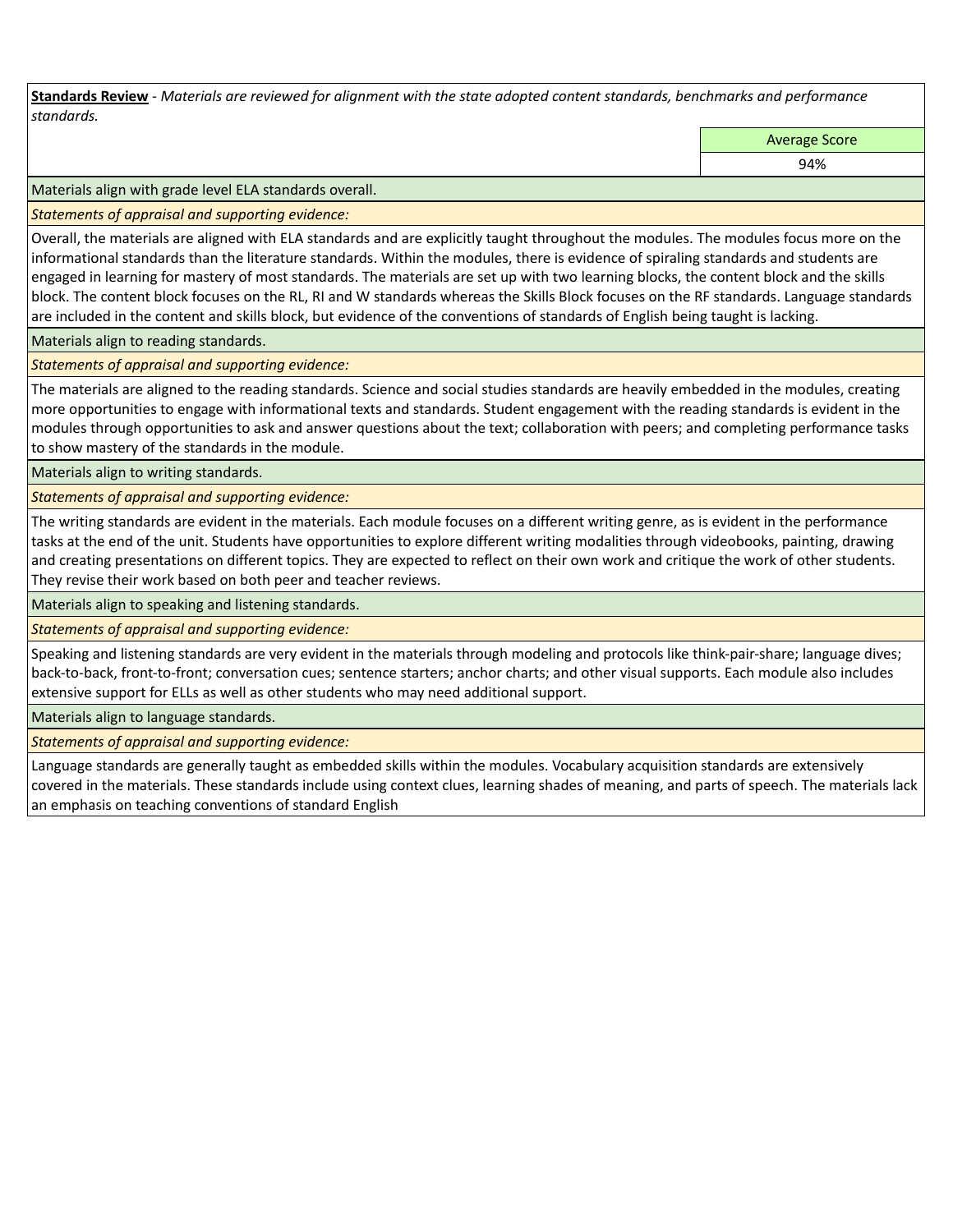**Structured Literacy Review** *- Materials are reviewed for relevant criteria pertaining to the support for teachers and students in the components of structured literacy.*

Average Score

99%

Materials are informed by and based on the Science of Reading; reflect evidence-based teaching principles; and reflect evidence-based elements of structured literacy.

*Statements of appraisal and supporting evidence:*

The reading foundational skills block is based upon Ehri's phases of reading and spelling development, which are based in the science of reading. The skills block is laid out in cycles. Students are assessed using the benchmark assessment and placed in the cycle that will best meet their instructional needs. Each cycle includes five lessons, with the exception of cycle 1 (ten lessons). The cycles are designed to teach reading foundational skills following a scope and sequence based on Ehri's phases. The Modules contained in the teacher's guides cover the scientific understanding of the typical developmental progression of language skills and the relationship between the development of oral and written language skills. The introduction of the program/curriculum shows a chart with the literary structure of the program. It outlines the relationship between between oral language and written language using explicit instruction.

**ELA Content Review** *- Materials are reviewed for relevant criteria pertaining to the support for teachers and students in the specific content area reviewed.*

Average Score

99%

Materials provide sequential, cumulative instruction and practice opportunities for a full range of foundational skills.

*Statements of appraisal and supporting evidence:* 

The modules and lessons in these materials are cumulative and build upon practices taught and further refined and developed through the year. As evidenced by the scope and sequence in the materials, they cover reading foundational skills. The lessons use an anchor text that is read aloud to students and studied for several lessons. Each day builds on the previous day's learning with the CCSS skills built into each lesson. Assessments are woven into the curriculum in the Modules and the Reading Foundation Skills Block lessons. Skills Block lessons include a "snapshot" assessment at the end of each lesson. This is similar to an exit ticket and measures the daily learning target. The resource manual also has benchmark assessments that measure letter name and sound ID, phonological awareness, spelling skills, decoding skills, and fluency.

Materials provide a selection and range of high-quality texts worthy of students' time and attention, exhibiting exceptional craft and thought and/or providing useful information.

*Statements of appraisal and supporting evidence:* 

The materials provide a large variety of children's literature/trade books in the form of informational texts, narrative texts, and poetry. Many of the texts are by award-winning authors and notable publishing companies. The texts include both contemporary literature and classics. All of the texts provided are used with intention and purpose throughout the different second grade modules.

Questions in the materials are high-quality text-dependent and text-specific questions. The overwhelming majority of these questions are text-specific and draw student attention to the particulars in the text.

*Statements of appraisal and supporting evidence:* 

The close read-aloud guides included in each module/unit provide text-dependent questions and tasks that require use of textual evidence. Students are required to identify the main topic and retell key details, describe the connection between two pieces of information in the text, and use the illustrations and details in the text to describe its key ideas. They are also required to make inferences and draw conclusions using the information given and their background knowledge.

Materials provide scaffolding and supports to enable students' learning of English language arts.

*Statements of appraisal and supporting evidence:*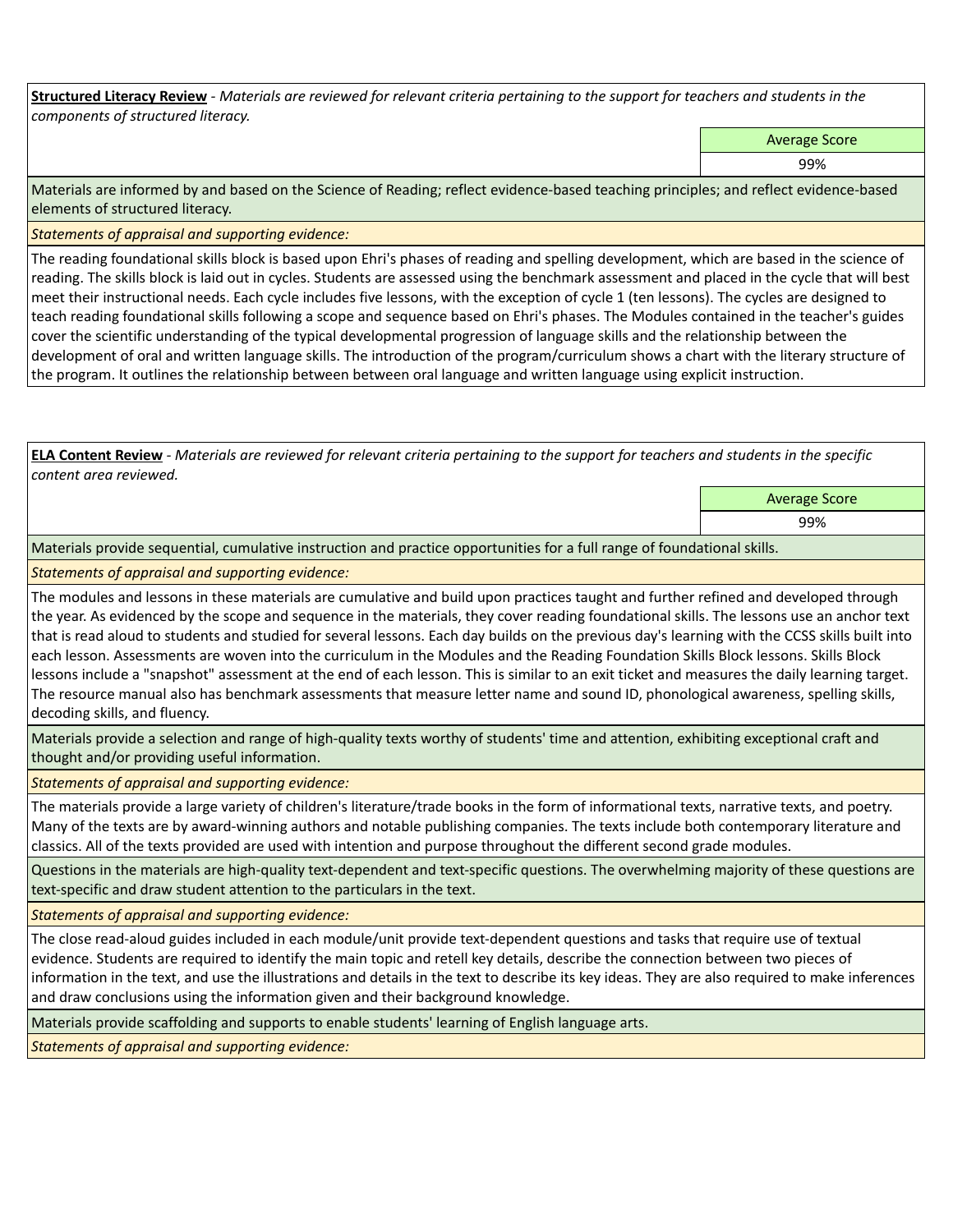The foundational reading skills blocks and the content-based literacy labs provide supports through whole group and small group instruction. Scaffolding and explicit instruction help students build on prior knowledge throughout the year. Sentence stems are provided to help struggling students put their thoughts into words. There are a variety of activities designed to support students in the acquisition of vocabulary and language. Supports for ELLs and struggling students are built into every lesson, such as giving independent checklists with pictures and words, previewing questions that will be asked, prompting for previous experience, and designated partner roles to provide a structure for students to discuss and share.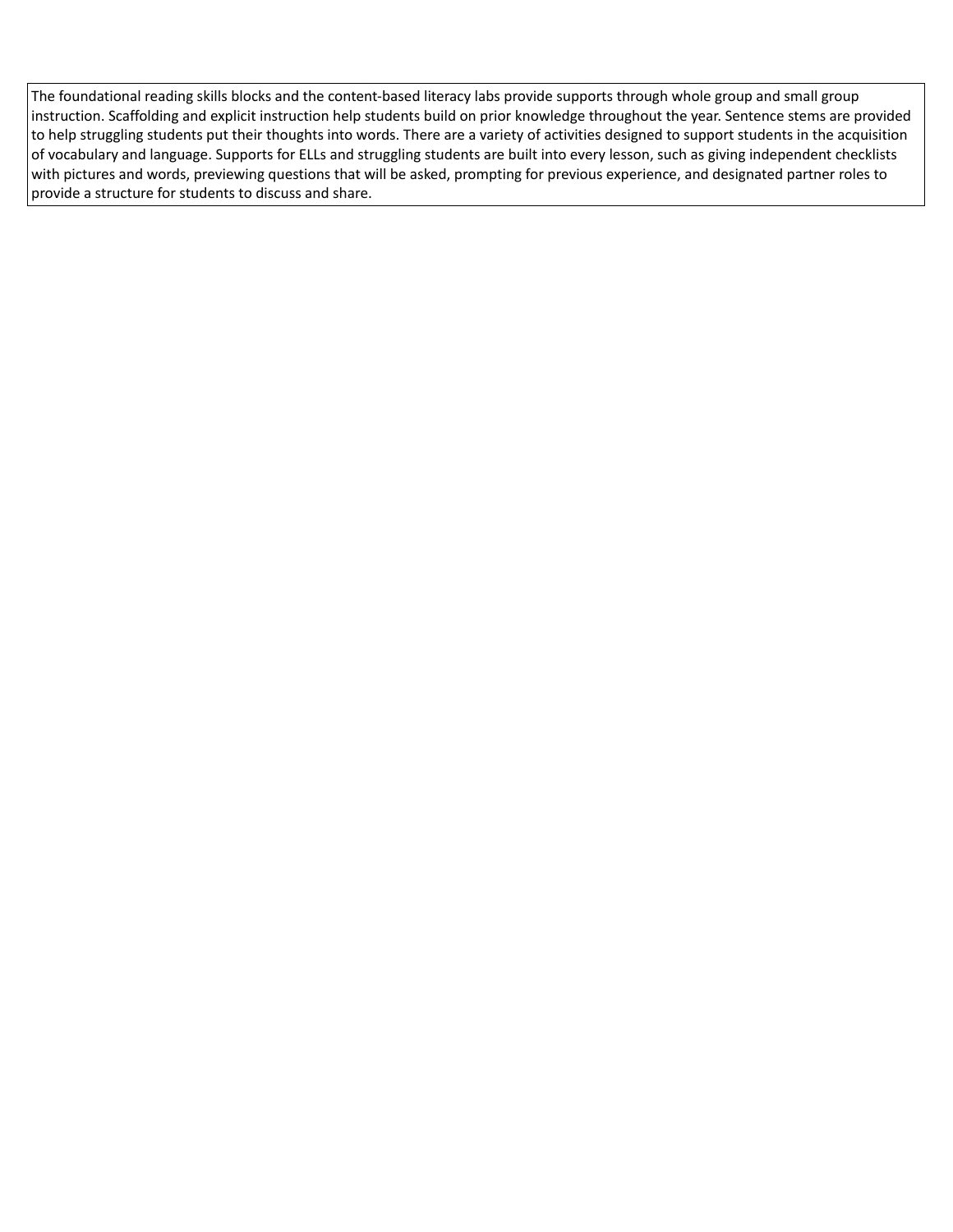**All Content Review** *- Materials are reviewed for relevant criteria pertaining to the support for teachers and students in the material regarding the progression of the standards, lesson structure, pacing, assessment, individual learners and cultural relevance.*

Average Score

96%

Materials are coherent and consistent with the standards that all students should study in order to be college and career ready.

*Statements of appraisal and supporting evidence:*

Materials are effectively aligned with the CCSS standards. Every module has an overview at the beginning that states the learning objectives and purpose matched to the standards. The curriculum guide shows which standards will be taught in each module. Some standards are spiraled throughout several modules. At the beginning of each lesson, there are measurable learning targets for the lessons that correlate directly to the standards that will be taught in that lesson. The lessons allow for teacher planning with support for all students to be successful in mastering the standards.

Materials are well designed and take into account effective lesson structure and pacing.

*Statements of appraisal and supporting evidence:*

The lessons are well-designed and are clearly thought out with intentional sequence. They allow for effective lesson pacing and provide learning progressions to show scope and sequence. Lessons state the standards, learning targets, ongoing assessments, vocabulary, materials, openings, work times, closings, and ways to meet students' needs. However, teachers must access multiple resources simultaneously in order to plan effectively. There are 8 teacher's guides for 4 modules of tasks, 2 lab books, and 12 skills block manuals. There are also the trade books that are used in the curriculum as well as any other supplemental book they recommend. The materials for the labs are not included; having them would add even more to the materials.

Materials support teacher planning, learning, and understanding of the standards.

*Statements of appraisal and supporting evidence:*

There are many opportunities within the materials for teachers to plan for all students to be successful in understanding the standards. At the beginning of the teacher's guide, there is a curriculum map that shows the scope and sequence for implementing the modules throughout the year. The module overview details the learning targets, performance tasks, assessments, recommended texts and materials for use during that particular module. Due to the layout of the materials, teachers would need ample time to plan and organize the lessons since they are spread out amongst several books. Teachers would need time to prep the numerous anchor charts that scaffold the learning through the modules.

Materials offer teachers resources and tools to collect ongoing data about student progress on the standards.

*Statements of appraisal and supporting evidence:*

The materials allow for multiple opportunities and resources to assess student progress on the standards. There are benchmark assessments, performance tasks, and unit assessments with the standards assessed and checklists for reading. In the reading foundations book, there are phonemic awareness assessments, spelling inventories, and checklists. These are given multiple times per year to assess student placement and growth.

Materials support effective use of technology to enhance student learning.

*Statements of appraisal and supporting evidence:*

There are opportunities for technology and multimedia use within some lessons. These opportunities are linked in each lesson within the Technology & Multimedia box, but it isn't a key component for lesson delivery. The technology is limited to programs that the school already has at their disposal, such as free video and audio recording apps, Google Docs, Microsoft Office, and other educational software that can be purchased but is not specifically linked to the program. There is an online support program, Kiddom, to go with the materials, but it wasn't available for the review.

Materials can be easily customized for individual learners.

*Statements of appraisal and supporting evidence:* 

Within the quality lessons, there are multiple opportunities to differentiate and support individual learners. Noted at the beginning are areas where students may need additional support, how to support English Language Learners, and Universal Design for Learning. During the lessons, suggestions for lesson adjustments, such as peer support, allowing flexibility, mini-lessons for unknown concepts, and daily review, provide support to all learners. Modifications can be made during the lesson to meet the needs of varying levels and scaffold learners in the classroom.

Materials give all students extensive opportunities and support to explore key concepts.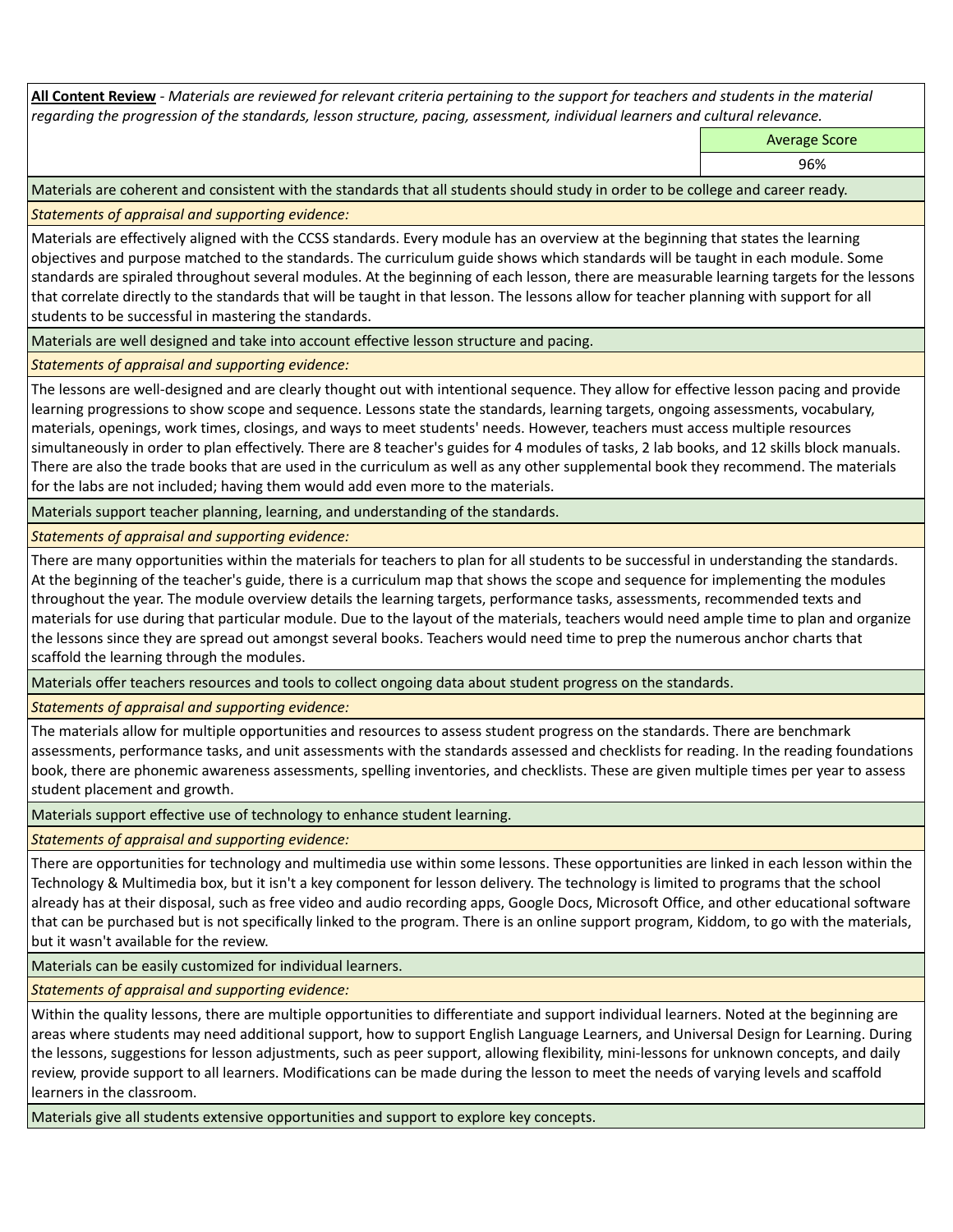*Statements of appraisal and supporting evidence:*

There are five sections built into each lesson: The Opening, Work Time A, Work Time B, Work Time C, and Closing and Assessment. At the end of each section there is a "Meeting Students' Needs" suggestion. These suggestions focus on how to build understanding for ELLs. Other supports are listed at the beginning of the lesson for other populations. There is also a section, "Community, Experts, Fieldwork, Service, and Extensions". It talks about ways you can incorporate other opportunities to learn about the module.

Materials take into account cultural perspectives.

## *Statements of appraisal and supporting evidence:*

The second grade modules are based on science and social studies topics. They include a wide variety of informational texts. The literature texts include many different cultures living and working together. Different family dynamics are portrayed through the literature as well. Teachers are instructed to "investigate the routines, practices, rituals, beliefs, norms, and experiences that are important to ELLs and their families". The teaching notes in the labs talk about setting the stage for new learning. This includes introducing students to various members of a school community, showing students being productive members of their community, and celebrating the differences people have in their physical appearance.

Materials include a culturally responsive lens.

*Statements of appraisal and supporting evidence:*

The materials address multiple cultures throughout the world. The study of *Off to Class: Incredible and Unusual Schools Around the World*  provides students with the opportunity to see how schools work from the perspective of children around the world. Students create an informational book titled "The Most Important Thing about Schools." Using information from whole class and small group research, they write and compile a book that compares and contrasts their own school with a school from another country. Through their writing, they reflect on their own school experiences and those of other children.